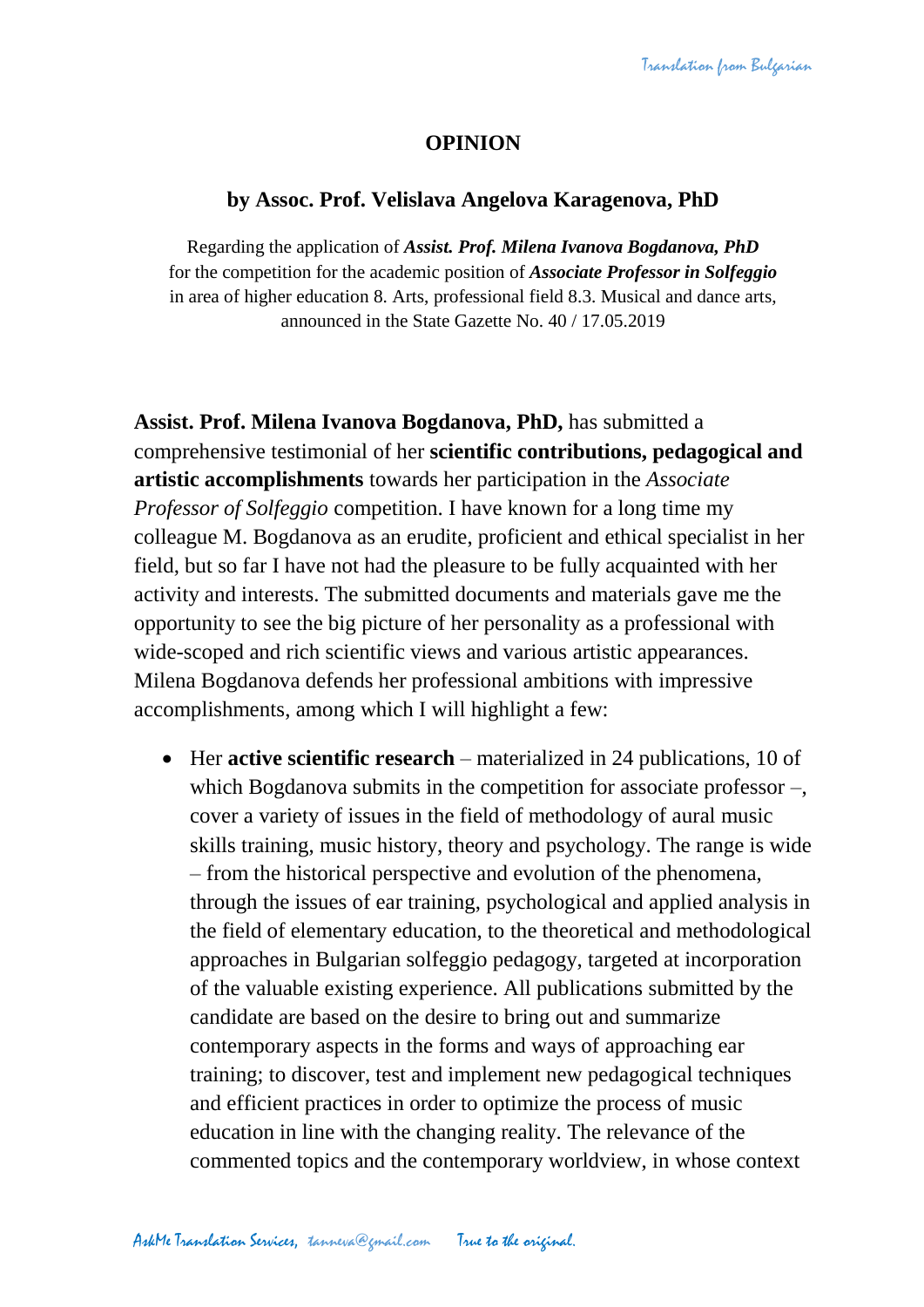they are studied, reveal an authoress with in-depth scientific knowledge and a teacher with many years of experience in the field of solfeggio and music theory. This is validated by the numerous substantive reports presented at reputable scientific forums in Bulgaria and abroad – in France, (2014 and 2016), Serbia (2018), Montenegro (2018) and Greece (2018). An original perspective on solfeggio training, of both highly theoretical contribution and utilitarian value is the topic of the candidate's doctoral dissertation – *On solfeggio with piano accompaniment*.

- **M. Bogdanova's extensive pedagogical experience** is validated by the achievements of her students, who have admirably presented the name of the Academy in a number of issues of the National Contest on Theory of Musical Elements. Another product of the long professional experience of M. Bogdanova are the developed course curricula, both in the traditionally established disciplines like Solfeggio, Theory of Musical Elements, Methodology, and in the innovative discipline *Modern methods, psycho-techniques and approaches for aural musical skills development*. The latter, as an idea, title, and methodical and thematic content, is an individual contribution.
- M. Bogdanova's broad professional interests go way beyond her scientific and pedagogical commitment. I know the candidate as a **performing pianist** from her participation in the jubilee concerts, dedicated to the  $110<sup>th</sup>$  anniversary of M. Goleminov's birth and  $90<sup>th</sup>$ anniversary of Z. Manolov; both projects being initiated, planned and organized by her. They revealed a musician with a distinctive performing nous and multifaceted competencies; a professional whose profile has the solid basis of a theoretician upgraded with the attentive enhancement of a performing pianist. The positive opinions and reviews of these concerts are an indisputable criterion for their relevance and public significance. I accept as candidate's certain contribution to contemporary Bulgarian musical culture the premiere performance of *"Song", "Summer Bird"* and *"Spring Song"* by M. Goleminov, transcribed for clarinet and piano by M. Bogdanova, and "Ten Pieces for piano and clarinet" by Z. Manolov. In addition, M. Bogdanova has recently co-organized and participated in two more memorable performances – *"100 minutes for tango with musical illustrations"*, 2015 and *"Concert – Fairy Tale"*, 2013.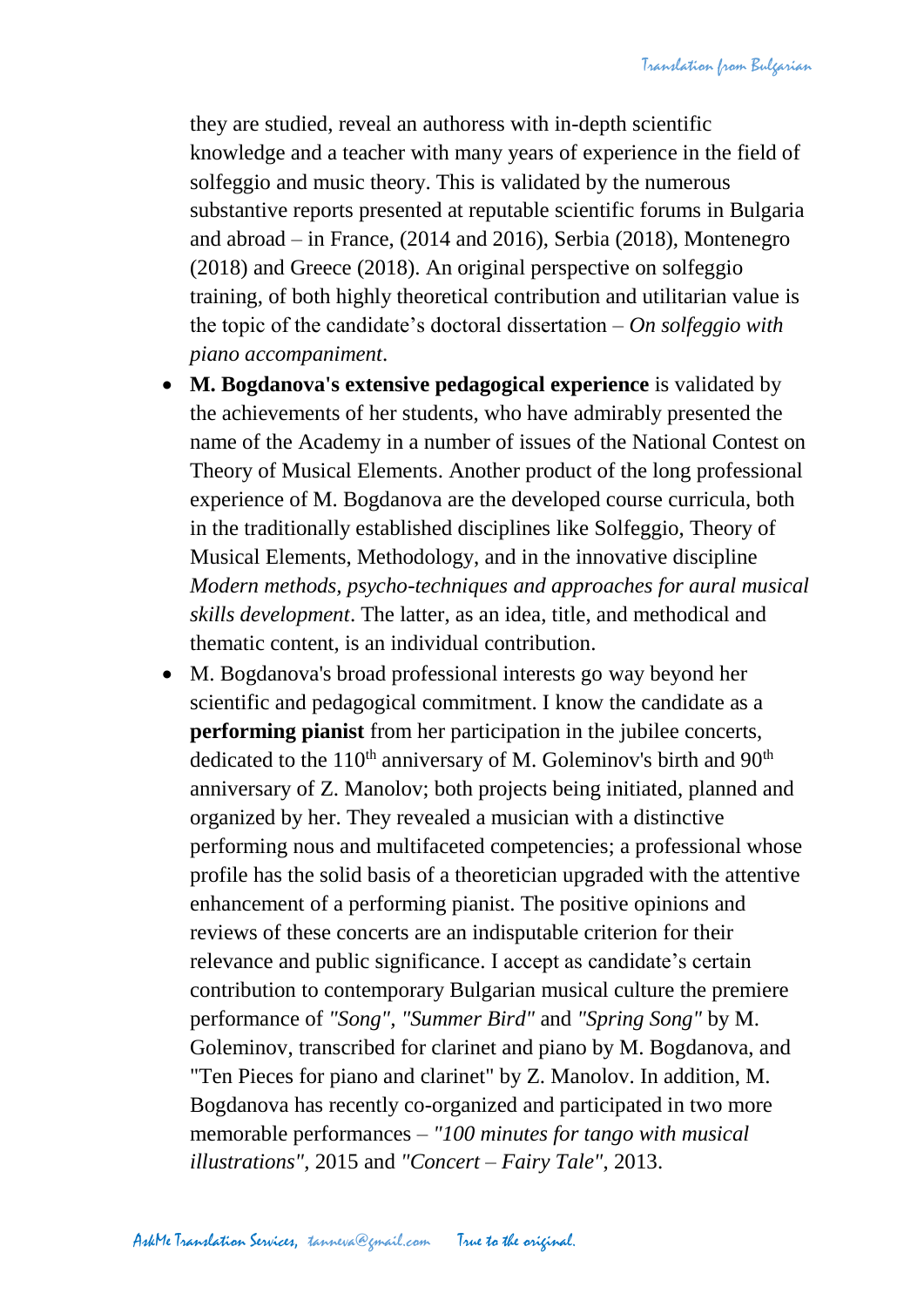Representative to the overall professional appearance of Assist. Prof. M. Bogdanova, PhD, is her being the founder and long-term coordinator of the Academic Club *Young Scientist*. Over the years within the framework of this forum original public lectures have been delivered by Assoc. Prof. M. Tsenova-Nusheva, PhD, BAS; Dr. A. Kevorkian, Assoc. Prof. A. Martonova, PhD, BAS; Prof. Vitanova, PhD, University of Shoumen, etc.

For the current competition M. Bogdanova has also submitted the book *"Musical, pedagogical and theoretical concepts of Prof. Zdravko Manolov''*. Conceived as a project to preserve the original heritage and memory of Zdravko Manolov, the initial idea grew into an in-depth study – the result of the authoress' personal affinity for Manolov's legacy and of her extensive professional experience.

Prof. Zdravko Manolov's presence and achievements in many spheres are indisputable. Being a composer, researcher, professor, he personally considered his pedagogical activity a subject of primary importance. His high professionalism and wisdom propelled him to leaving a rich theoretical and research legacy. Each of us, who were professionally engaged in music in the second half of the twentieth century, went through the coursebooks for aural skills development authored by Z. Manolov, I. Peev, A. Diamandiev – their emblematic publications *Initial solfeggio*, *Courses for the study of one-voice, two-voice, three-voice-line dictations*, etc. In this sense, the detailed, analytical and comprehensive review of the theoretical and pedagogical views and accomplishments of Prof. Z. Manolov proposed in the candidate's study deserves real admirations. As Bogdanova notes, the work aims to *"provide a unique guidebook for young colleagues who have decided to devote themselves to an ear-development pedagogical career."* The perspective selected by the authoress projects onto this work a **scientific vision of its own**, vital and significant for the Bulgarian musicology. The clarity of the text is a sign of competence in presenting the topics, of profound professionalism, both scientific and pedagogical.

The biography of Zdravko Manolov, emotionally marked by the unique imprint of the researcher's personal memories, is enriched with unpublished archival documents, photographs and materials. This chapter, as well as the historical presentation of the origin and development of ear training in Bulgaria, aim to cast light on the complex evolutionary path of the music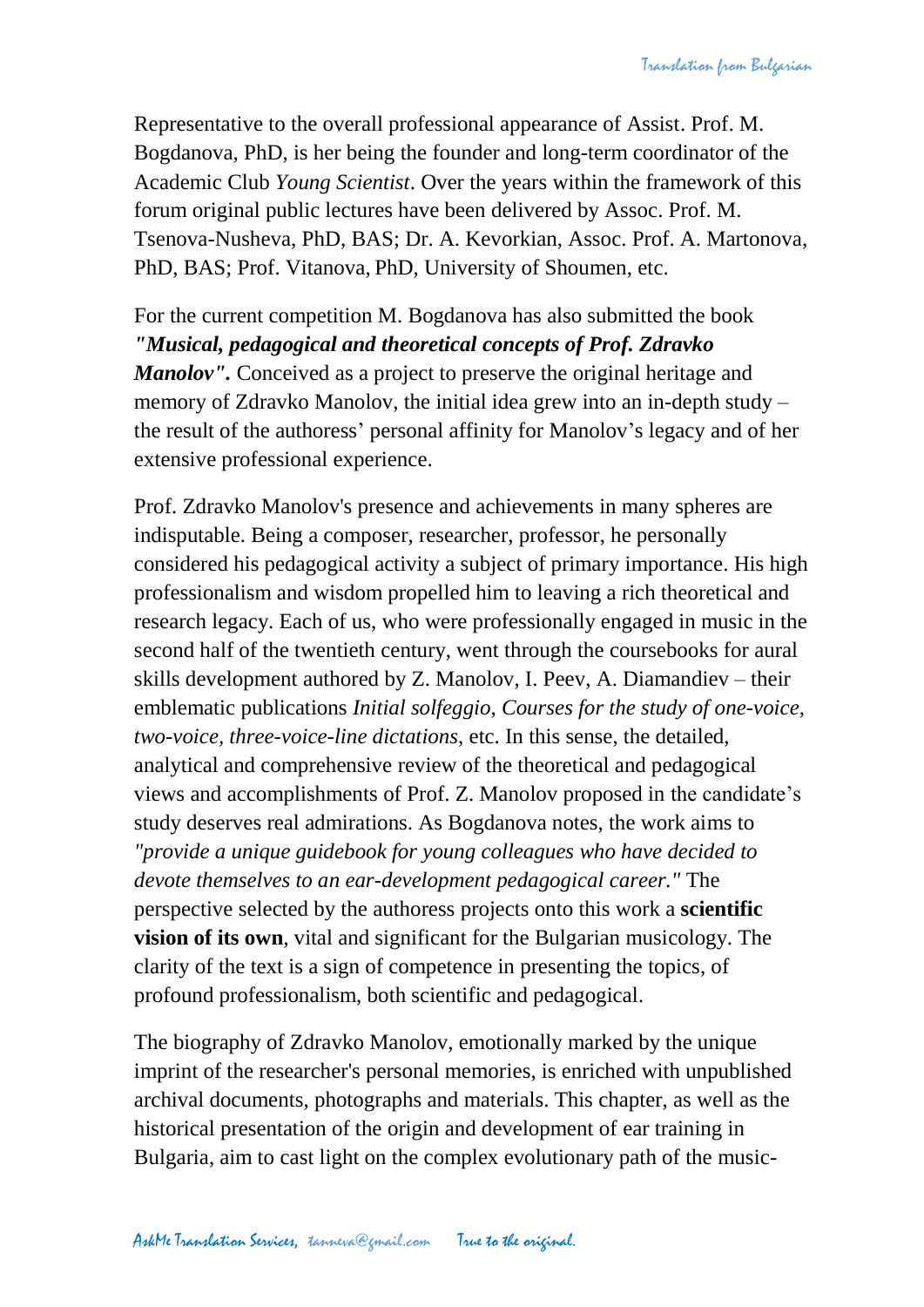educational system, the change in attitudes, the challenges in choosing forms and methods of work to enhance aural musical skills. "Before" and "now" are categories vital and relevant to any in-depth study. Particularly noteworthy are the review and classification of the Bulgarian solfeggio book releases grouped into three sections: solfeggio literature based on music pieces by world-renowned composers; solfeggio literature especially designed for the needs of ear training; solfeggio literature based on Bulgarian folklore. It is in this structured diversity that the authoress searches for, finds and describes Manolov's musical excerpts published in solfeggio literature. Manolov's

"wide-ranging" contribution to music theory and practice, as Bogdanova writes, has not been the object of extensive research. The role of the examples he created as a means of developing and enhancing musical hearing has not been studied; and the possibilities, respectively the extent of didactic interpretation, that his entire creative work in the field of ear training could offer have not been clarified. Therefore, in the third chapter, every didactic collection which includes music fragments by Zdravko Manolov is turned into an object of analysis. The main analytical emphasis naturally highlights those of his musical fragments, which are specifically composed as didactic ones. They are commented on in a clearly systematic way from different perspectives - structure and texture, reliance on musical and expressive capabilities; methodological guidelines and requirements – a variety of musical aural tasks, expected results and achievements. In all teaching examples by Manolov presented by the authoress, the presence of the composer is evident, the original creative approach and his proverbial musical-theoretical and methodical proficiency are recognizable. The examples studied and analysed by Bogdanova lead her to important generalizations: alongside material for creating rich and detailed auditory images, each individual sample piece possesses high artistic qualities. Examined outside the coursebooks, the sample pieces outline the contours of an original, distinctive, yet methodologically motivated and rigorously brilliant high-class ear training system. They actually become a prerequisite for an integrated approach in the process of teaching music literacy.

M. Bogdanova discusses also Zdravko Manolov's attitude to Bulgarian folklore and folk songs. As a composer, he preserves the line of enriching and updating the song genre, and achieves that through using polyphonic baroque techniques and extending the formal boundaries of the original. However, in his folk song orchestrations and his own songwriting, Manolov conveys not